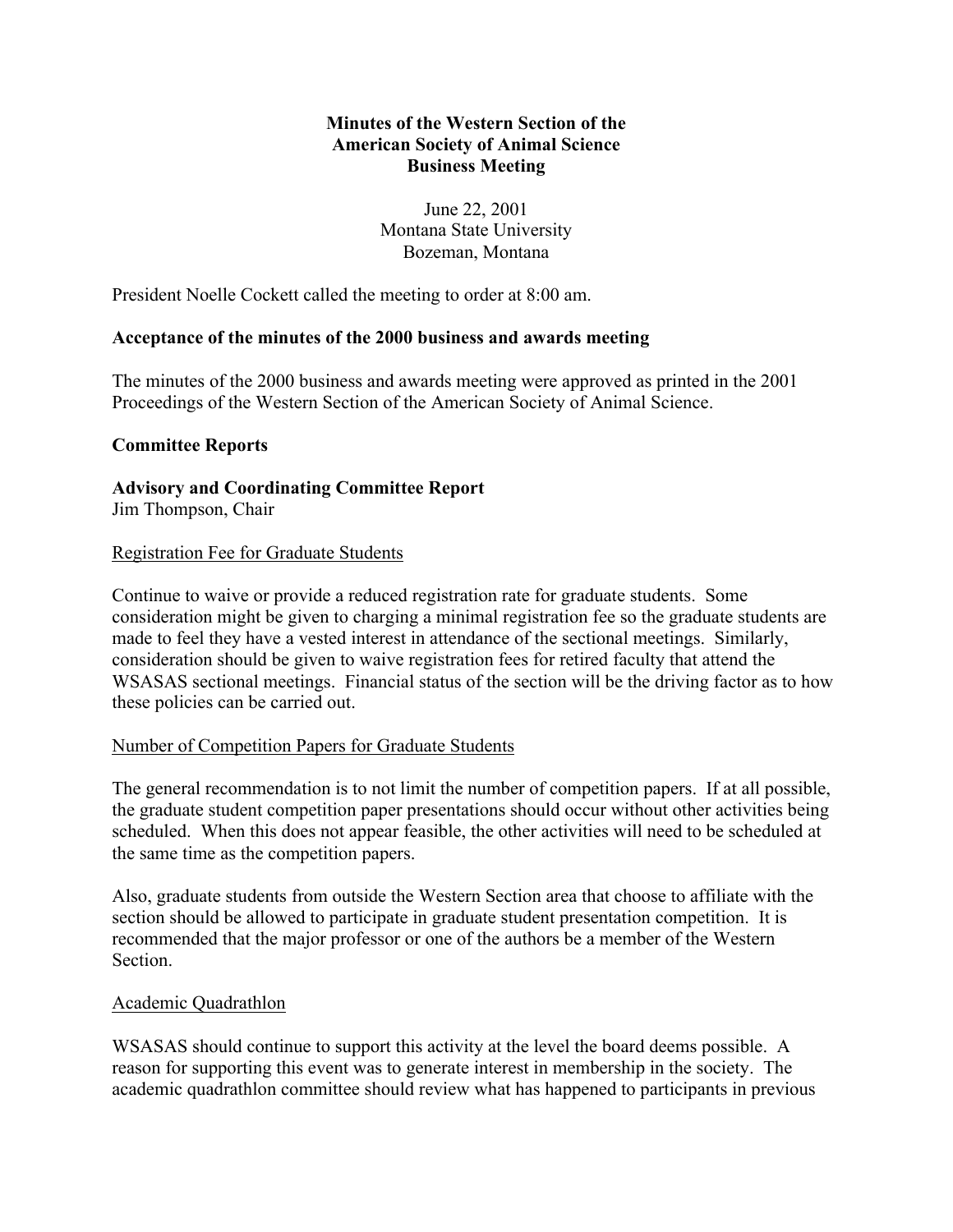Academic Quadrathlon activities with regards to becoming members of ASAS and graduate training.

### Support of the NW Livestock Evaluation Contest

Level of participation of Western Sectional schools should be investigated and, if it is not high, support of this activity should be terminated.

### Submission of Abstracts and Proceedings, and No-Shows at Sectional Meetings

Policy should be clearly stated in the call for abstracts. If they do not show up at the meetings a letter should be sent to the offending parties indicating displeasure with this activity. If possible the abstract should be pulled from publication in the JAS supplement section.

## **Academic Quadrathlon Committee Report**

Lisa Surber, Chair

The 2001 Regional Academic Quadrathlon contest was hosted by Colorado State University on March 30 & 31st, 2001. Nine teams participated in this year's contest and they were as follows; Brigham Young University, Cal Poly Pomona, Colorado State University, Montana State University, New Mexico State University, Oregon State University, University of Idaho, University of Wyoming, and Utah State University. The AQ Advisor Recognition Award was given to Dr. Nancy Irlbeck of CSU for her continued support, enthusiasm, and commitment to the AQ program. Dr. Irlbeck and the faculty at CSU did an outstanding job hosting this year's AQ. She served as the overall coordinator and was also responsible for the lab practicum. Dr. Carl Hunt was responsible for the written examination. Dr. Randy Weidmeier and Brett Bowman were in charge of the discussion group. Lisa Surber was responsible for the quiz bowl portion of the contest. Dr. Patrick French secured over \$1,900 in book awards. Monsanto Company provided \$5,000 in scholarships for this year's contest; first place team members received \$600, second place team members received \$400 and third place team members received \$250. The contest results were as follows:

Quiz Bowl

| 1st Place | Colorado State University |
|-----------|---------------------------|
| 2nd Place | Cal Poly Pomona           |
| 3rd Place | Brigham Young University  |

Written Examination

| 1st Place | Brigham Young University  |
|-----------|---------------------------|
| 2nd Place | Colorado State University |
| 3rd Place | Cal Poly Pomona           |

#### Discussion

| 1st Place | Oregon State University |
|-----------|-------------------------|
| 2nd Place | Cal Poly Pomona         |
| 3rd Place | Utah State University   |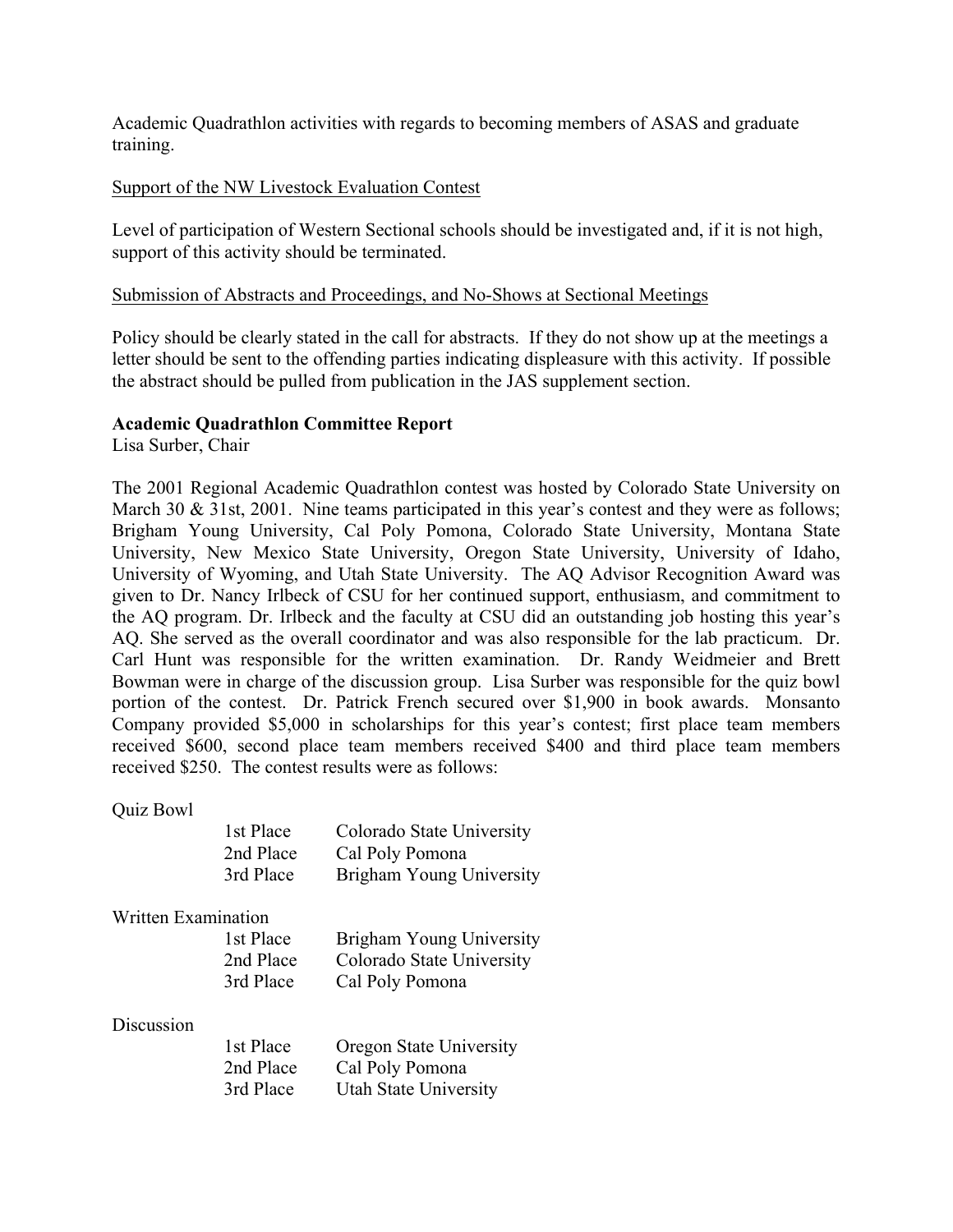Practicum

| 1st Place | Colorado State University |
|-----------|---------------------------|
| 2nd Place | Oregon State University   |
| 3rd Place | Brigham Young University  |

#### Team Placing

| 1st Place | Colorado State University |
|-----------|---------------------------|
| 2nd Place | Oregon State University   |
| 3rd Place | Brigham Young University  |

Last year's first place team was from Brigham Young University and they competed in the National Collegiate Quiz Bowl during the National Cattlemen's Beef Association convention in San Antonio, TX and placed 3rd. This year's first place team will represent the Western Section at next years NCBA meeting February 2002 in Denver, CO.

At our annual advisors meeting, Dr. Richard Kelloms indicated that his term as chairman was ending. Dr. Kelloms has been instrumental in obtaining additional support for the AQ program from WSASAS and corporate sponsors such as Monsanto. His dedication to the Academic Quadrathlon is unequalled. The committee thanks you, Richard.

The 2002 Regional Academic Quadrathlon contest will be hosted by Cal Poly Pomona and will be held on March 22 & 23, 2002.

### **Awards Committee Report**

James Oltjen, Chair

Seven nominations were submitted to the Awards Committee. Listed below are the award categories, awardees, and sponsors.

Distinguished Service: Dr. Peter R. Cheeke, Oregon State University. Award sponsored by Roche Vitamins, Inc.

Distinguished Teacher: Dr. Bok F. Sowell, Montana State University. Award sponsored by Elanco Animal Health

Extension Award: Dr. Dale R. ZoBell, Utah State University. Award sponsored by Fort Dodge Animal Health

Young Scientist: Dr. Dean E. Hawkins, New Mexico State University. Award sponsored by Cargill Animal Nutrition Division

### **Graduate Student Competition Committee Report**

Jim Strickland, Chair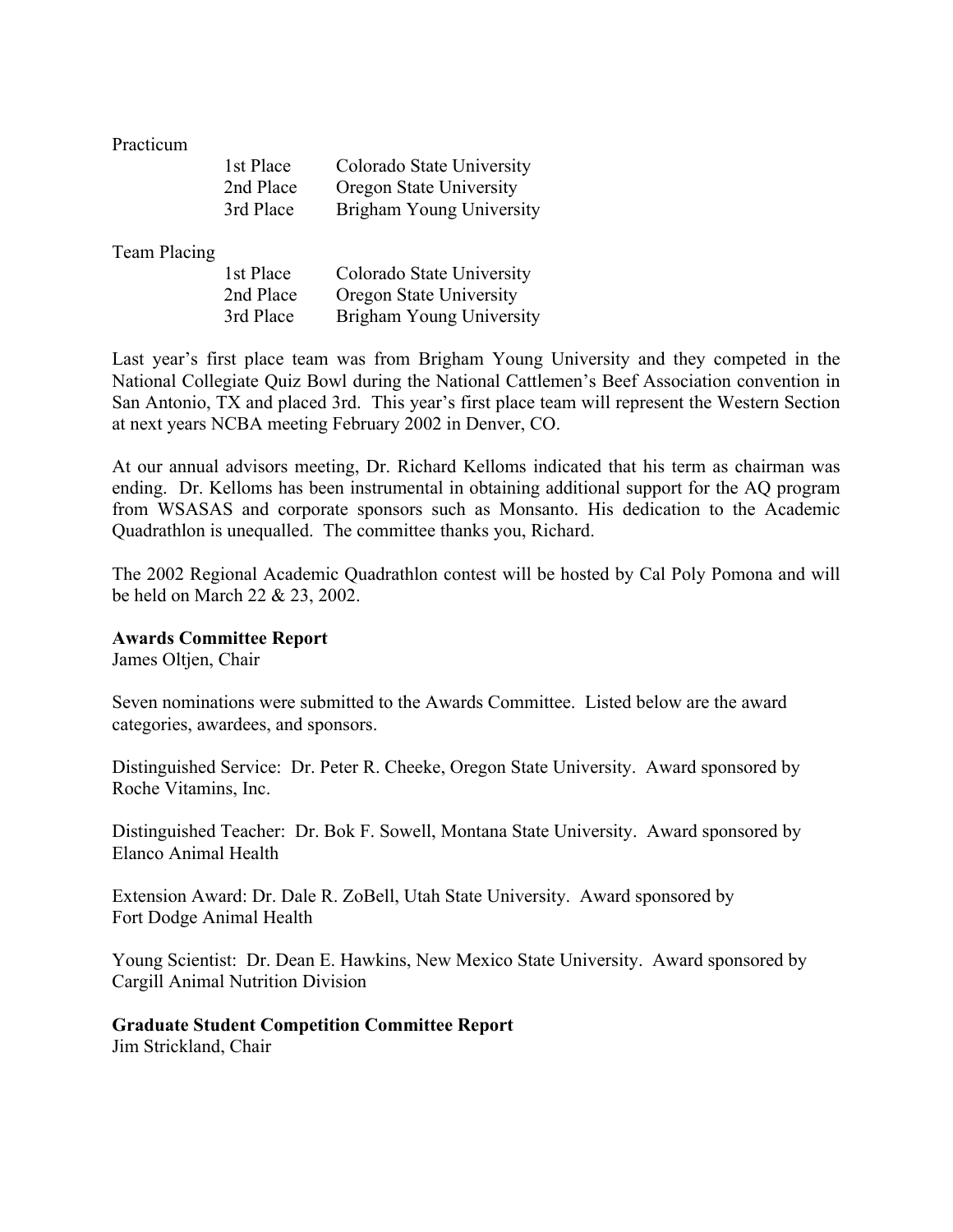Seventeen papers were submitted and presented. First place D. J. Denniston New Mexico State University Second place M. R. Bolte University Of Wyoming, Third place L. Canales New Mexico State University. First, second, and third place winners received an award certificate and \$300, \$200, and \$100, respectively. The committee suggests that the evaluation form be placed on the WSASAS web site.

### **Extension Committee Report**

Rick Funston, Chair

Eight presentations were given at the Extension Symposium on June 21, 2001. The format was successful and should be repeated.

## **Nominating/Election Committee Report**

John Paterson, Chair

84 ballots were returned, Jim Oltjen (University of California, Davis) will move up to President, President-Elect is Pat Hatfield (Montana State University) and Secretary-Treasurer is Jack Whittier (Colorado State University). WSASAS Director for National Board is Jerry Reeves (Washington State University). Noelle Cockett will chair the nominating committee for 2002.

## **Symposium Committee Report**

Jim Sprinkle, Chair

In the fall of 2000, the Western Section, ASAS, provided direction to the symposium committee that the annual symposium could move "beyond beef." However, the symposia topics must continue to be on general topics of interest to the membership of the Western Section. A conference call meeting was held on Jan. 5, 2001 to plan the symposium. It was decided that due to the rapid changes occurring in agriculture and agribusiness that the symposium theme would be "Using Science and Marketing in Producing and Delivering Value-Added Products for the Consumer". One substitution of a speaker was necessitated shortly before the symposium was held.

In keeping with ASAS policy, speakers at this year's symposium who were members of ASAS were asked to pay their own travel expenses to the symposium. The committee is very grateful to all our ASAS speakers who agreed to do so and traveled long distances to speak at the symposium. Manuscripts from the following symposium speakers will be posted on-line at the Journal of Animal Science symposia web page: Dr. Harlan Hughes, Dr. Wayne Purcell, Dr. Harlan Ritchie, and Dr. Mike Tess. Manuscripts from Dr. Purcell and Dr. Tess will be peer reviewed and posted on a separate web page from the other two manuscripts.

Recognizing that several attendees in the audience at this year's symposium were not members of ASAS and would not be able to access the JAS symposia home page, 125 proceedings were printed to accompany the symposium. These people and press media were very appreciative of this effort. Approximately 225 to 250 people attended the symposium. About 35 people who attended the symposium only registered for the beef symposium and did not attend the rest of the Western Section meetings.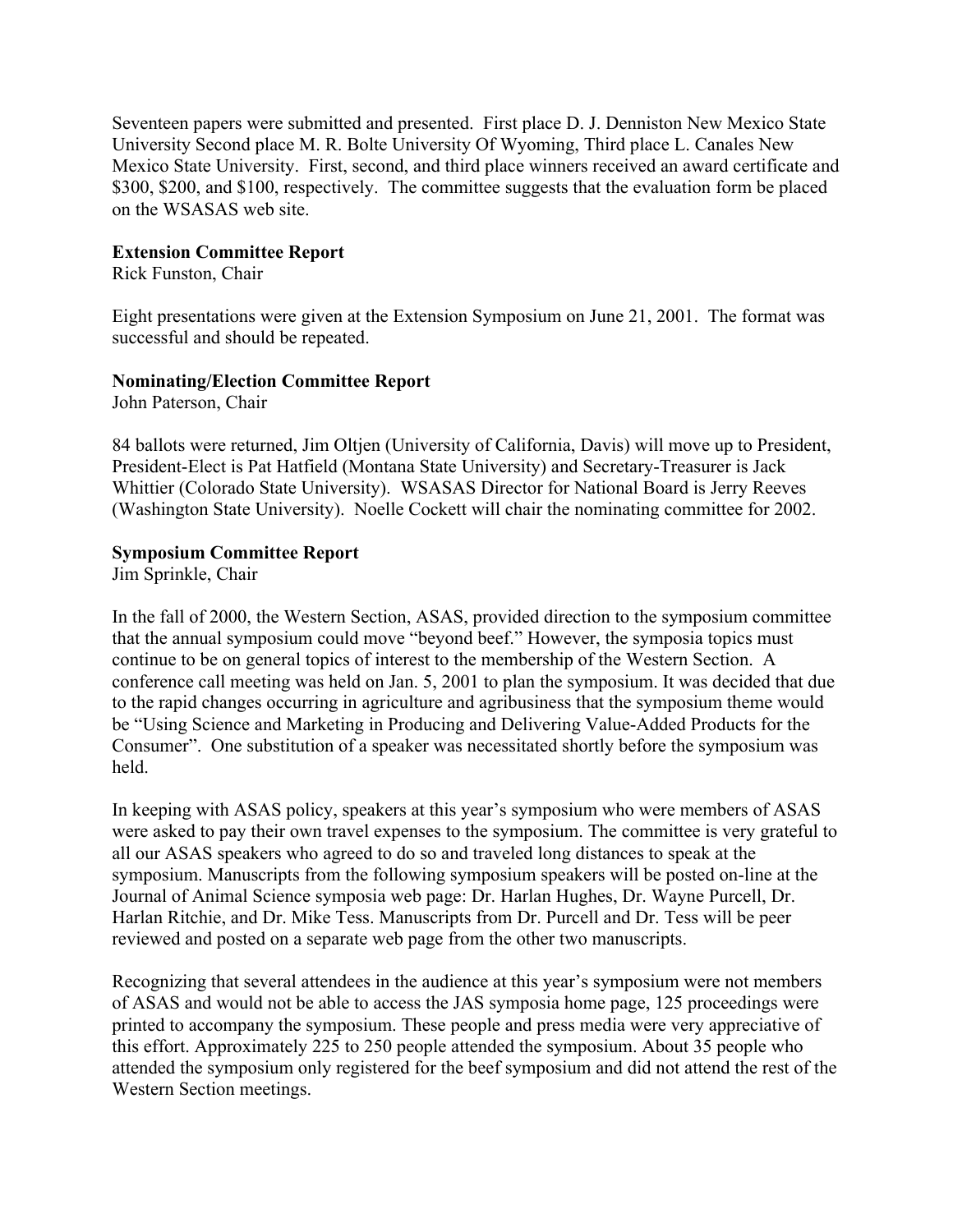A news release was prepared and sent to 11 beef related publications. Additionally, a news release was sent to all Animal Science Departments in the Western Section and to state livestock specialists and Cooperative Extension offices. Several state cattlemen's associations were notified. Finally, Dr. John Paterson assisted in publicizing the symposium with newspapers, county extension offices, and clientele in Montana.

Members of the committee were able to secure \$4500 in sponsorships to assist with the expenses of the symposium. Due to the assistance of the sponsors, the cost of the symposium to attendees was \$25. Sponsors of the symposium were:

Western Section, American Society of Animal Science American Society of Animal Science Cattlesale.com Elanco Animal Health Fort Dodge Animal Health Intervet Westway Trading Company Zinpro Corporation

## **Necrology Report**

John Paterson, Chair

David C. England, Oregon State University Gerald Schelling, University of Idaho Ian Garnett, University of California, Davis C. O. Schoonover, University of Wyoming

### **American Society of Animal Science President Report**

Jeff Armstrong, President

Dr Armstrong complemented Montana State University on hosting an excellent meeting. He stated that ASAS direction and finances are going well. The association is focused on increasing membership and teaming with other associations.

# **Report from National American Society of Animal Science Office**

Ellen Bergfeld, Executive Director

Dr. Bergfeld stated it was great to be able to attend the Western Section meetings and thanked WSASAS and Montana State University for hosting an excellent meeting. The ASAS office is focused on the 2001 annual meetings in which swine, dairy, poultry, and ASAS would team to put on a meeting with 1900 presentations, 45 symposiums, great social events, and 4000 to 5000 people in attendance. She said ASAS membership is increasing. This includes institutions, professional, and graduate student memberships. She discussed the ASAS member get a member program.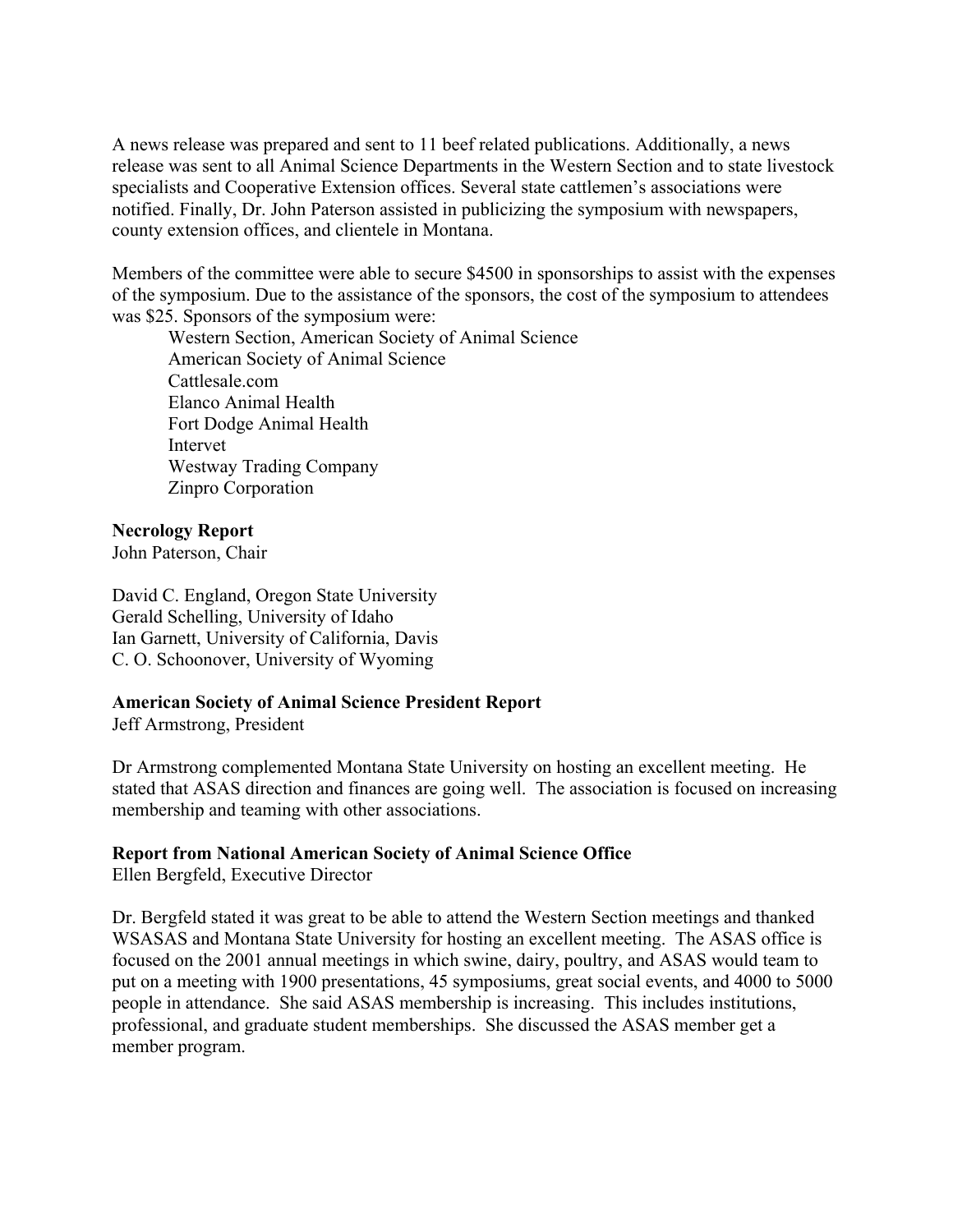### **Host Institution Report**

Patrick Hatfield, Secretary-Treasure

Montana State University was excited to host the 2001 WSASAS meeting. Meetings were held on campus and the entire MSU Department of Animal and Range Sciences helped put on meetings and social events.

Four hundred copies of the 2001 WSASAS proceedings were printed. Approximately 75 are on hand at the national office that are for sale for \$20/copy. There were no extra copies of the2001 proceedings left in Bozeman after the 2001 meetings. Pat Hatfield at MSU will store extra past copies of the WSASAS proceedings at MSU rather than incurring shipping costs for sending all these proceedings to the next host institution. At the 2001 WSASAS meeting, less than 5 previous proceedings were sold (older proceedings were priced at \$1 each)

Registration Information

| Symposium and/or meetings               | 197 |  |
|-----------------------------------------|-----|--|
| Symposium only                          | 35  |  |
| Graduate students                       | 117 |  |
| Total                                   | 349 |  |
| Note: does not include invited          |     |  |
| speakers and invitations to individuals |     |  |
| and companies that gave financial       |     |  |
| support.                                |     |  |

Financial Report

| Item                                              | Expense  | Income   |             |
|---------------------------------------------------|----------|----------|-------------|
| Conference service fee                            | \$20,345 |          |             |
| reg., shuttle, web, rental, signs, bags, act      |          |          |             |
| Food and beverage                                 | \$7,923  |          |             |
| cont. breakfast, breaks, reception, grad<br>lunch |          |          |             |
| BBQ includes tables, chairs and band              | \$5,400  | \$3,600  |             |
| Saturday tour                                     | \$900    | \$1,000  |             |
| Business and publications                         | \$10,390 |          |             |
| exec travel, plaques, shipping, printing          |          |          |             |
| Page charges                                      |          | \$11,200 |             |
| Proceedings sales (to date)                       |          | \$940    |             |
| Registration                                      |          | \$19,375 |             |
| Sponsors \$7,650                                  |          | \$4,050  |             |
| Total                                             | \$44,958 | \$40,165 | $-$ \$4,793 |
| Beef Symposium                                    | \$8,884  | \$10,125 | \$1,241     |
| Estimated net change in assets 2001               |          |          | $-$ \$2,530 |